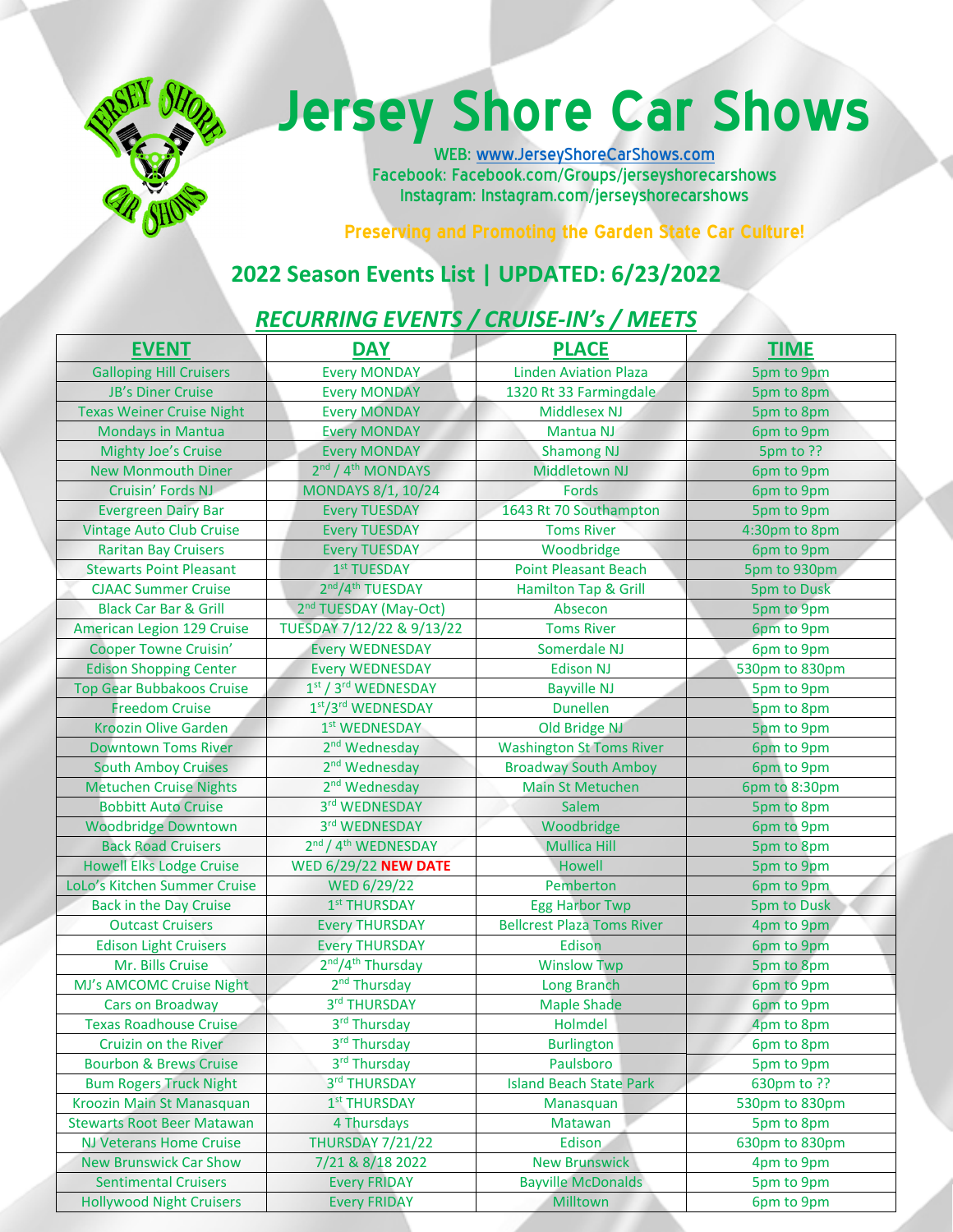| <b>Johnsons Corner Farm</b>        | <b>Every FRIDAY</b>           | Medford                          | 5pm to 9pm   |
|------------------------------------|-------------------------------|----------------------------------|--------------|
| Shoppes at Old Bridge              | $1st$ FRIDAY                  | Old Bridge                       | 530pm to 9pm |
| Nostalgia Knights                  | 3rd FRIDAY                    | <b>Racks Pub Williamstown</b>    | 5pm to 8pm   |
| <b>Historic Smithville</b>         | 2nd/4th FRIDAY                | <b>Smithville Village Greene</b> | 5pm to 8pm   |
| <b>Fossils Cruise Night</b>        | 2 <sup>nd</sup> & LAST FRIDAY | <b>Jackson Premium Outlets</b>   | 5pm to 9pm   |
| <b>TK's Ice Cream</b>              | 3rd FRIDAY                    | <b>Cream Ridge</b>               | 430pm to 8pm |
| <b>Cream Ridge Winery</b>          | FRIDAYS 7/1 & 8/12            | <b>Cream Ridge</b>               | 430pm to 8pm |
| <b>Summer Classic Car Cruise</b>   | <b>FRIDAY 7/15/22</b>         | Manasquan                        | 5pm to 8pm   |
| <b>Cruise &amp; Drive-In Movie</b> | <b>FRIDAY 7/29/22</b>         | <b>Edison NJ</b>                 | 5pm to 11pm  |
| <b>Salem Road Knights</b>          | <b>FRIDAY 7/29/22</b>         | <b>Pennsville</b>                | 5pm till ??  |
| <b>Stewarts Point Pleasant</b>     | <b>FRIDAY 9/2/22</b>          | <b>Point Pleasant Beach</b>      | 5pm to 930pm |
| <b>Classic Knights Car Club</b>    | <b>Every SATURDAY</b>         | Old Bridge                       | 6pm to 9pm   |
| <b>Huddy Cruise Night</b>          | <b>Bi-Weekly Saturdays</b>    | <b>Toms River</b>                | 6pm to 9pm   |
| <b>Black Car Bar &amp; Grill</b>   | 2nd SATURDAY (Nov & Dec)      | Absecon                          | 1pm to 5pm   |
| Popeye's Lunch Brunch              | $7/16/22 + 4$ more            | Lanoka Harbor                    | 12pm to 3pm  |
| <b>West End Cruise Night</b>       | <b>SATURDAY 8/20/22</b>       | Long Branch                      | 6pm to 10pm  |
| Ciro's Ristorante                  | <b>SATURDAY 8/27/22</b>       | <b>Monroe Twp</b>                | 12pm to 3pm  |
| <b>Moonshiners Cruise</b>          | <b>5 SATURDAY Dates</b>       | <b>Mays Landing</b>              | 5pm to 9pm   |
| <b>Toms River Brewing</b>          | <b>Various SUNDAYS</b>        | <b>Toms River</b>                | 1pm to 5pm   |
| Dad's & Grad's Car Cruise          | 6/26/22                       | <b>Buena</b>                     | 3pm to 6pm   |
| <b>Woodbury Mews Cruise</b>        | <b>SUNDAY 7/10/22</b>         | Woodbury                         | 10am to ??   |
| <b>Sunday Night Car Meet</b>       | <b>SUNDAY 7/10/22</b>         | <b>Berlin</b>                    | 4pm to 8pm   |
| <b>Chicken Run Car Cruise</b>      | <b>SUNDAY 7/24/22</b>         | Cedarville                       | 12pm to 5pm  |
| <b>Brunswick Square Mall</b>       | <b>Every SUNDAY</b>           | <b>East Brunswick</b>            | 3pm to 6pm   |
| <b>Great American Cruise</b>       | 3rd SUNDAY                    | <b>Turnersville</b>              | 12pm to 4pm  |

**Flyers & Full Information available at: www.jerseyshorecarshows.com**

### *Cars and Coffee Meets*

| <b>EVENT</b>                         | <b>DAY</b>               | <b>PLACE</b>                | <b>TIME</b>   |
|--------------------------------------|--------------------------|-----------------------------|---------------|
| <b>South Jersey Classics</b>         | 2 <sup>nd</sup> SATURDAY | <b>Newfield NJ</b>          | 9am to 12pm   |
| <b>Caffeine &amp; Chrome</b>         | <b>Last SATURDAY</b>     | <b>Gateway Classic Cars</b> | 9am to 12pm   |
| Advance Auto                         | SATURDAY 7/2/22          | Shrewsbury                  | 8am to 12pm   |
| <b>HondaFest Cars&amp;Coffee</b>     | SATURDAY 7/9/22          | Millville                   | 10am to 2pm   |
| <b>C&amp;C Haddon Heights</b>        | <b>Every SUNDAY</b>      | <b>Haddon Heights</b>       | 9am to 12pm   |
| Cars & Coffee NJ                     | <b>Last SUNDAY</b>       | Millstone                   | 8am to 11am   |
| Cars N' Caffeine                     | 6 SUNDAYS - See Web Site | <b>Blackwood</b>            | 8am to 12pm   |
| Kroozin Fuel Cars&Coffee             | 1 <sup>st</sup> SUNDAY   | Old Bridge                  | 8am to 1130am |
| <b>Sweetwaters Cars &amp; Coffee</b> | <b>SUNDAY 7/10/22</b>    | <b>Toms River</b>           | 8am to 10am   |
| <b>NM Tints Cars &amp; Coffee</b>    | <b>SUNDAY 7/24/22</b>    | N. Monmouth Junction        | 8am to 1230pm |
| <b>Corvettes and Coffee</b>          | <b>SUNDAY 6/26/22</b>    | Woodbridge                  | 8am to 12pm   |

**Flyers & Full Information available at: www.jerseyshorecarshows.com**

## *Swap Meets, Parades, and Special Events*

| <b>EVENT</b>                     | <b>DAY</b>                | <b>PLACE</b>         | TIME            |
|----------------------------------|---------------------------|----------------------|-----------------|
| <b>Atco Yesteryear Drags</b>     | <b>SUNDAYS - See Site</b> | Atco                 | <b>All Day</b>  |
| <b>Hagerty Speed Tour</b>        | Saturday 7/30/22          | <b>Millville</b>     | <b>Full Dav</b> |
| <b>AC Auction &amp; Car Show</b> | August 26-28 2022         | <b>Atlantic City</b> | 9am to 7pm      |
| Lead East 2022                   | Aug 31 to Sept 4 2022     | <b>Parsippany</b>    | <b>Full Day</b> |
| Wild Weekend 2022                | September 1 to 4, 2022    | Mahwah               | <b>Full Day</b> |
| <b>Island Dragway Swap Meet</b>  | <b>SATURDAY 10/1/22</b>   | <b>Great Meadows</b> | 8am to 4pm      |

**Flyers & Full Information available at: www.jerseyshorecarshows.com**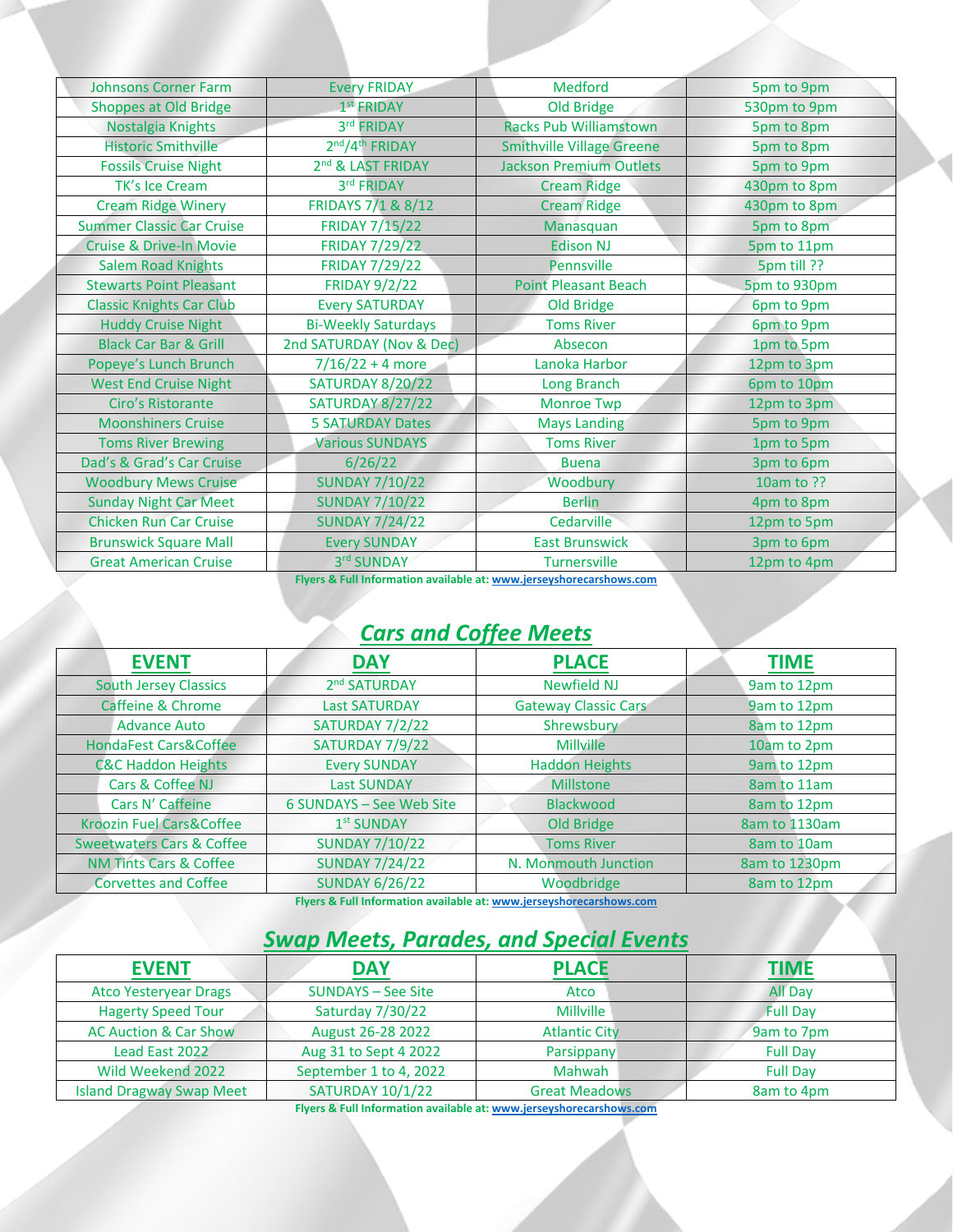



## **Don't miss out on Garden State Autorama! June 25 2022 8am to 3pm Lacey High School, Lanoka Harbor NJ**

**MORE INFO AT:**

**https://www.jerseyshorecarshows.com/autorama2022**

#### *CAR, TRUCK, AND MOTORCYCLE SHOWS*

| <b>EVENT</b>                         | <b>DAY</b>              | <b>PLACE</b>              | <b>TIME</b>        |
|--------------------------------------|-------------------------|---------------------------|--------------------|
| <b>Victory Bar Friday Night Show</b> | 6/24/22                 | <b>Berlin Township</b>    | 6pm to 9pm         |
| <b>Garden State Autorama 2022</b>    | 6/25/22                 | <b>Lanoka Harbor</b>      | <b>8am to 3pm</b>  |
| <b>Pre War at Walnford</b>           | 6/25/22                 | <b>Upper Freehold</b>     | 10am to 3pm        |
| Jeeps on the Waterfront              | 6/25/22                 | <b>City of Burlington</b> | 12pm to 5pm        |
| <b>MCAMC Car Show</b>                | 6/25/22                 | Oceanport                 | 9am to 1pm         |
| <b>Ocean City Auto Show</b>          | 6/25/22                 | <b>Ocean City</b>         | 9am to 2pm         |
| Joe G Car Show                       | 6/26/22                 | <b>Toms River</b>         | 11am to 3pm        |
| <b>Blueberry Festival Car Show</b>   | 6/26/22                 | Hammonton                 | 9am to 2pm         |
| <b>Cowtown Showdown</b>              | 6/26/22                 | Woodstown                 | 10am to 5pm        |
| <b>Wheels n Meals Car Show</b>       | 6/26/22                 | <b>Waterford Works</b>    | 12pm to 4pm        |
| Libation                             | 6/26/22                 | Englishtown               | 10am to 5pm        |
| <b>Keyport Car Show</b>              | 6/30/22                 | Keyport                   | 6pm to 9pm         |
| Lakehurst July 4 Show                | 7/2/22                  | Lakehurst                 | 9am to 3pm         |
| Silver Diner July 4 Show             | 7/4/22                  | <b>Cherry Hill</b>        | 8am to 12noon      |
| <b>Buick Club Car Show</b>           | 7/9/22                  | <b>Wall Twp</b>           | 9am to 3pm         |
| Don't Forget the Vets                | 7/9/22                  | Freehold                  | 3pm to 9pm         |
| <b>All American Ford Show</b>        | <b>NEW DATE 7/10/22</b> | <b>Old Bridge</b>         | 9am to 3pm         |
| <b>Liberty Hose</b>                  | 7/10/22                 | <b>Red Bank</b>           | 9am to 3pm         |
| <b>All American Car Show</b>         | 7/10/22                 | Williamstown              | 10am to 2pm        |
| <b>Monmouth Park Show</b>            | 7/10/22                 | Oceanport                 | 11am to 3pm        |
| <b>Donny Cranmer Car Show</b>        | 7/11/22                 | Manahawkin                | <b>5pm to Dusk</b> |
| <b>Waterford Car Show</b>            | 7/16/22                 | Atco                      | 3pm to 7pm         |
| Autos, Trains, & Planes              | 7/17/22                 | <b>Cape May</b>           | 11am to 4pm        |
| Mid-Summer Car/Truck Show            | 7/23/22                 | <b>Forked River</b>       | 8am to 2pm         |
| <b>Christmas in July Show</b>        | 7/23/22                 | <b>Mays Landing</b>       | 11am to 3pm        |
| <b>St Paul School Show</b>           | 7/30/22                 | <b>Burlington</b>         | 9am to 2pm         |
| Car Truck & Bike Show                | 7/30/22                 | Edison                    | 2pm to 630pm       |
| Mayhem @ Millstone Elks              | 7/30/22                 | <b>Millstone</b>          | 12pm to 8pm        |
| <b>AC Truck Meet</b>                 | 7/30 & 7/31 2022        | <b>Atlantic City</b>      | <b>Full Day</b>    |
| Cruise to the Jersey Shore           | 7/31/22 NEW DATE        | Long Branch               | 9am to 3pm         |
| Christmas in July                    | 7/31/22                 | Vineland                  | 9am to 1pm         |
| <b>Toms River Lions</b>              | 8/6/22                  | <b>Toms River</b>         | 9am to 3pm         |
| Independence Engine Co #1            | 8/7/22                  | <b>South Amboy</b>        | 10am to 4pm        |
| <b>Paws Healing Heroes</b>           | 8/7/22                  | Sewell                    | 10am to 3pm        |
| <b>Island Heights Fire Dept</b>      | 8/13/22                 | <b>Island Heights</b>     | 8am to 2pm         |
| <b>Metuchen Rescue Squad</b>         | 8/14/22                 | Metuchen                  | 10am to 3pm        |
| <b>Veterans Car Show</b>             | 8/14/22                 | Williamstown              | 10am to 2pm        |
| <b>Berlin Police K( Car Show</b>     | 8/16/22                 | <b>Berlin</b>             | 4pm to 930pm       |
| Pt Pleasant Boro Rotary              | 8/16/22                 | <b>Point Pleasant</b>     | 5:30pm to 9pm      |
| <b>Pennsville Historical</b>         | 8/20/22                 | Pennsville                | 9am to 2pm         |
| <b>Rolling Iron Auto Show</b>        | 8/21/22                 | <b>Allaire State Park</b> | 9am to 2pm         |
| <b>Greenbriar Oceanaire</b>          | 8/22/22                 | Waretown                  | 11am to 4pm        |
| King of Kings Church Show            | 8/27/22                 | Middletown                | 9am to 2pm         |
| <b>Salute to Veterans</b>            | 8/28/22                 | Vineland                  | 10am to 3pm        |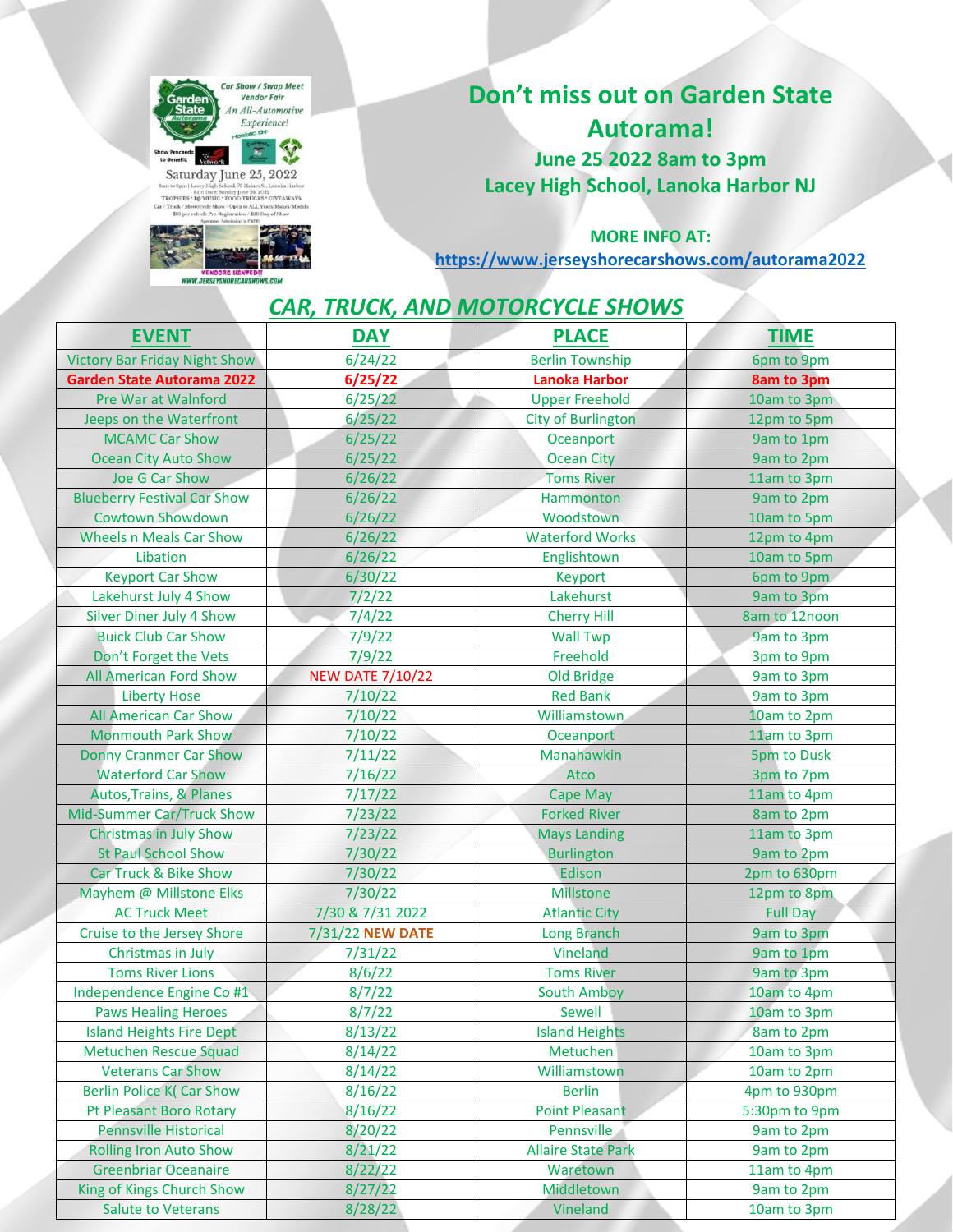| <b>American Legion Post 65</b>     | 8/28/22            | Metuchen                   | 10am to 2pm       |
|------------------------------------|--------------------|----------------------------|-------------------|
| <b>Glassboro Festival</b>          | 9/2/22             | Glassboro                  | 5pm to 9pm        |
| <b>Burke Motor Group Show</b>      | 9/3/22             | <b>Cape May Courthouse</b> | 10am to 2pm       |
| <b>VAM Carmona Bolen</b>           | 9/3/22             | Whiting                    | 10am to 3pm       |
| <b>Silver Diner Labor Day Show</b> | 9/5/22             | <b>Cherry Hill</b>         | 8am to 1pm        |
| <b>CO-Cathedral Show</b>           | $9/10/22 - TBD$    | Freehold                   | <b>TBD</b>        |
| <b>Hazlet PBA Car Show</b>         | 9/10/22            | Hazlet                     | 9am to 3pm        |
| <b>VACOC Car Show</b>              | 9/11/22            | Seaside                    | 8am to 3pm        |
| <b>Golden Classics of SJ</b>       | 9/11/22            | <b>Bridgeton</b>           | 9am to 3pm        |
| <b>Brits on the Beach</b>          | 9/17/22            | <b>Ocean Grove</b>         | 10am to 4pm       |
| <b>Blacktop Villains Car B Q</b>   | 9/17/22            | Hammonton                  | 1pm to 5pm        |
| <b>Fall Family Festival Show</b>   | 9/18/22            | Sea Isle City              | 9am to 130pm      |
| <b>Autism Car Show</b>             | 9/18/22            | Williamstown               | 10am to 2pm       |
| All GM Car & Truck Show            | 9/18/22            | <b>Cherry Hill</b>         | 8am to 1pm        |
| <b>Fall Downtown Wildwood</b>      | 9/22/22 to 9/25/22 | Wildwood                   | <b>Times Vary</b> |
| See You In September               | 9/24/22            | <b>Barnegat</b>            | 8am to 2pm        |
| <b>GSR Oldsmobile Fall Fiesta</b>  | 9/24/22            | <b>Bayville</b>            | 9am to 3pm        |
| <b>Endless Summer Car Show</b>     | 9/25/22            | <b>Little Silver</b>       | 9am to 2pm        |
| <b>Burlington K9 Car Show</b>      | 10/1/22            | <b>Burlington, NJ</b>      | 10am to 3pm       |
| <b>Breast Cancer Car Show</b>      | 10/2/22            | Williamstown               | 10am to 2pm       |
| <b>Pedricktown Day Show</b>        | 10/8/22            | Pedricktown                | 9am to 2pm        |
| <b>GWCC Annual Show</b>            | 10/8/22            | Woodbine                   | 9am to 3pm        |
| <b>Cumberland 4H Show</b>          | 10/8/22            | Millville                  | 8:30am to 2pm     |
| <b>Molly Pitcher Car Show</b>      | 10/8/22            | Englishtown                | 12pm to 4pm       |
| <b>Woodbridge Corvette Club</b>    | 10/9/22            | Woodbridge                 | 730am to 3pm      |
| <b>Ladies of Motorsports</b>       | 10/15/22           | Williamstown               | 11am to 3pm       |
| <b>Fort Mott State Park</b>        | 10/15/22           | Pennsville NJ              | 9am to 2pm        |
| <b>Helmetta Fire Dept Show</b>     | 10/15/22           | Helmetta                   | 11am to 3pm       |
| John Jack Corvette Show            | 10/16/22           | Smithville, NJ             | 8am to 3pm        |
| <b>Howell Optimist Club</b>        | 10/22/22           | Farmingdale                | 10am to 4pm       |
| Boo at the Zoo                     | 10/22/22           | <b>Cape May Courthouse</b> | 10am to 4pm       |
| Lakewood PBA Car Show              | 10/23/22           | Lakewood                   | 9am to 2pm        |
| <b>Car Truck &amp; Bike Show</b>   | 10/23/22           | Linden                     | 11am to 4pm       |
| Lacey Elks Halloween Show          | 10/29/22           | <b>Forked River</b>        | 9am to 2pm        |
| St. Stans Car Show                 | 10/30/22           | Sayerville                 | <b>Full Day</b>   |
| <b>Military Families Show</b>      | 11/6/22            | Williamstown               | 10am to 6pm       |
| <b>Veterans Day Show</b>           | 11/12/22           | <b>Barnegat</b>            | 8am to 2pm        |
| <b>Toys for Tots Car Show</b>      | 12/4/22            | Williamstown               | 10am to 2pm       |

**Flyers & Full Information available at: www.jerseyshorecarshows.com Events in RED are run by Jersey Shore Car Shows**